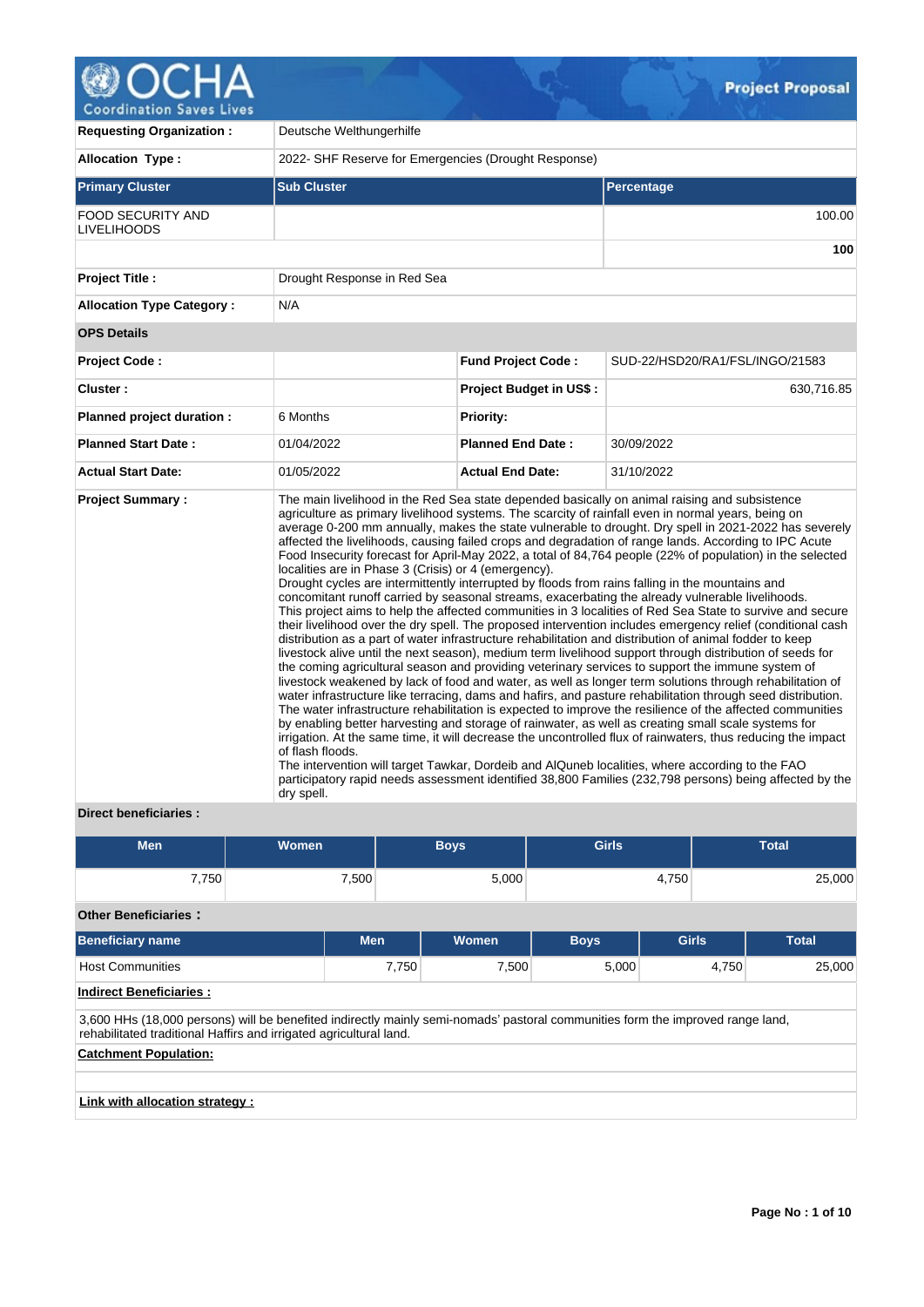The project will respond to the immediate and medium term FSL needs identified and recommended by the FAO rapid needs assessment:

Immediate needs:

Provision of cash assistance if possible

Response: providing cash for assets (cash for work) related to the construction of rainwater harvesting infrastructure. 35 working days per dam. (Total: 50 x  $35 = 1.750$  working days)

Availing farming inputs for the coming rainy season in a full package of extension with the objective of adopting resilience responding practices (types of crops, water harvesting, proper storage if there is surplus, etc.). It also might include provision of farming tools. Response: i) Provide 13.5 Mt of sorghum seeds and 4.5 Millet seeds to 3,000 farmer HHs (6 Kg each) for planting during the rainy season. ii) Provide agricultural hand tools (set content= shovel, digging hoe and Jerry can) for terraces, earth dams and Hafirs rehabilitation. In total 480 sets of the tools.

Provision of animal feed like crop residues or groundnut residues from surrounding areas to minimize the animal feed gap. Response: Distribution of dry fodder (Hay) as supplementary feed for livestock owned by 3,600 HHs, 3 heads per HH. In total 10,800 heads of small ruminant. Each HH will receive 15 sacks of dry fodder to cover fodder gap of lean season of 3 months.

Intermediate needs:

Supporting adoption of suitable and appropriate water harvesting techniques (e.g., water harvesting techniques like terracing which and practices in the area).

Response: Rehabilitate 180 terraces (earth structures designed to improve farm irrigation with an average measurement of 150 m length, 0.5 m height and 1.5 m base-wide) using cash for work (CFW modality).

Each terrace (water harvesting system) will provide land irrigation for about 5 feddan, increasing production and productivity, and thereby improving the food security of the farmers and their households.

Rehabilitate 50 earth dams (200 m length, 5 m base-wide, and 2 m high). Each earth dam will provide improved land irrigation for approximately 50 terrace (250 feddans), increasing production and production and productivity, and thereby improving the food security of the farmers and their households.

Rehabilitate three (3) traditional Hafir, 1 per each targeted locality. The three natural Hafirs will provide animal drinking water for approximately 15,000 animals, directly benefiting roughly owned by 3,000 HHs. All the rehabilitation will be carried out by engaging the target communities through a cash for work (CFW) modality.

Provision of range plant seeds to improve deteriorated area and using water harvesting techniques where needed as a mean for improving rangelands.

Response: Provide 6 MT pasture seeds to cover approx. 2000 feddans (840 hectares) of animal gazing land. This activity will reach 2,600 HH with an average of 5 animals (Total: 13,000 animals).

Improving veterinary services, mainly vaccination and treatments of the diseases that are common in the area. Response: Organize one vaccination & treatment campaign targeting 15,000 animal heads (3,000 HH).

# **Sub-Grants to Implementing Partners :**

| <b>Partner Name</b>                                                                                                                                                                                                                                                                                                                                                                                                                                                                                                                                                                                                                                                                                                                                                                                                                                                                                                                                                                                                                                                                                                                                                                                                                                                                                               |                             | <b>Partner Type</b>                |  | <b>Budget in US\$</b> |                             |  |  |  |  |  |
|-------------------------------------------------------------------------------------------------------------------------------------------------------------------------------------------------------------------------------------------------------------------------------------------------------------------------------------------------------------------------------------------------------------------------------------------------------------------------------------------------------------------------------------------------------------------------------------------------------------------------------------------------------------------------------------------------------------------------------------------------------------------------------------------------------------------------------------------------------------------------------------------------------------------------------------------------------------------------------------------------------------------------------------------------------------------------------------------------------------------------------------------------------------------------------------------------------------------------------------------------------------------------------------------------------------------|-----------------------------|------------------------------------|--|-----------------------|-----------------------------|--|--|--|--|--|
|                                                                                                                                                                                                                                                                                                                                                                                                                                                                                                                                                                                                                                                                                                                                                                                                                                                                                                                                                                                                                                                                                                                                                                                                                                                                                                                   |                             |                                    |  |                       |                             |  |  |  |  |  |
| Other funding secured for the same project (to date) :                                                                                                                                                                                                                                                                                                                                                                                                                                                                                                                                                                                                                                                                                                                                                                                                                                                                                                                                                                                                                                                                                                                                                                                                                                                            |                             |                                    |  |                       |                             |  |  |  |  |  |
|                                                                                                                                                                                                                                                                                                                                                                                                                                                                                                                                                                                                                                                                                                                                                                                                                                                                                                                                                                                                                                                                                                                                                                                                                                                                                                                   | <b>Other Funding Source</b> |                                    |  |                       | <b>Other Funding Amount</b> |  |  |  |  |  |
|                                                                                                                                                                                                                                                                                                                                                                                                                                                                                                                                                                                                                                                                                                                                                                                                                                                                                                                                                                                                                                                                                                                                                                                                                                                                                                                   |                             |                                    |  |                       |                             |  |  |  |  |  |
| Organization focal point:                                                                                                                                                                                                                                                                                                                                                                                                                                                                                                                                                                                                                                                                                                                                                                                                                                                                                                                                                                                                                                                                                                                                                                                                                                                                                         |                             |                                    |  |                       |                             |  |  |  |  |  |
| <b>Name</b>                                                                                                                                                                                                                                                                                                                                                                                                                                                                                                                                                                                                                                                                                                                                                                                                                                                                                                                                                                                                                                                                                                                                                                                                                                                                                                       | <b>Title</b>                | <b>Email</b>                       |  |                       | <b>Phone</b>                |  |  |  |  |  |
| <b>Michael Gabriel</b>                                                                                                                                                                                                                                                                                                                                                                                                                                                                                                                                                                                                                                                                                                                                                                                                                                                                                                                                                                                                                                                                                                                                                                                                                                                                                            | <b>Country Director</b>     | michael.gabriel@welthungerhilfe.de |  |                       | 0912393297                  |  |  |  |  |  |
| <b>BACKGROUND</b>                                                                                                                                                                                                                                                                                                                                                                                                                                                                                                                                                                                                                                                                                                                                                                                                                                                                                                                                                                                                                                                                                                                                                                                                                                                                                                 |                             |                                    |  |                       |                             |  |  |  |  |  |
| 1. Humanitarian context analysis                                                                                                                                                                                                                                                                                                                                                                                                                                                                                                                                                                                                                                                                                                                                                                                                                                                                                                                                                                                                                                                                                                                                                                                                                                                                                  |                             |                                    |  |                       |                             |  |  |  |  |  |
|                                                                                                                                                                                                                                                                                                                                                                                                                                                                                                                                                                                                                                                                                                                                                                                                                                                                                                                                                                                                                                                                                                                                                                                                                                                                                                                   |                             |                                    |  |                       |                             |  |  |  |  |  |
| 2. Needs assessment                                                                                                                                                                                                                                                                                                                                                                                                                                                                                                                                                                                                                                                                                                                                                                                                                                                                                                                                                                                                                                                                                                                                                                                                                                                                                               |                             |                                    |  |                       |                             |  |  |  |  |  |
| FAO carried out a participatory Rapid Needs Assessment in the affected localities in December 2021. The results are based on Focus<br>Group Discussions carried out in a total of nine communities, three in each of the affected localities (Halaieb, AlQuneb and Tokar).<br>According to the assessment, 80% of the populations are experiencing less than normal rainfall, and the same amount of communities<br>reported reduced agricultural production. All the communities practice pastoralism alongside agriculture, thus livestock being equally<br>important for the livelihoods. 100% of the surveyed groups stated poor condition of the livestock due to lack of pasture and water. Increased<br>distances to pastures were reported in third of the communities, increase in animal disease by two thirds, while reduction in milk production<br>was observed by 100% of the respondents.<br>The main water sources in the affected communities are open traditional wells, natural ponds, hafirs and water yards, 50% of which were<br>found damaged and in need of rehabilitation. In majority of the surveyed localities the water sources dry out during the dry period.<br>Consequently, conflict over water resources have increased, as well as tensions related to access to grazing land. |                             |                                    |  |                       |                             |  |  |  |  |  |

All in all, the assessment shows that 232,798 persons (38,800 Families) are impacted by the drought and in need of urgent and mediumterm solution. The needs include both human needs, and the need to keep the livestock alive and healthy over the critical period. The immediate needs include providing cash assistant to the affected populations, crop seeds for the next farming season, and animal fodder and vaccinations for the cattle. The longer term needs include pasture seeds to improve the rangelands, and improving the capacity of water harvesting by rehabilitation and construction of water reservoirs and improving the water harvesting techniques, for example through terracing.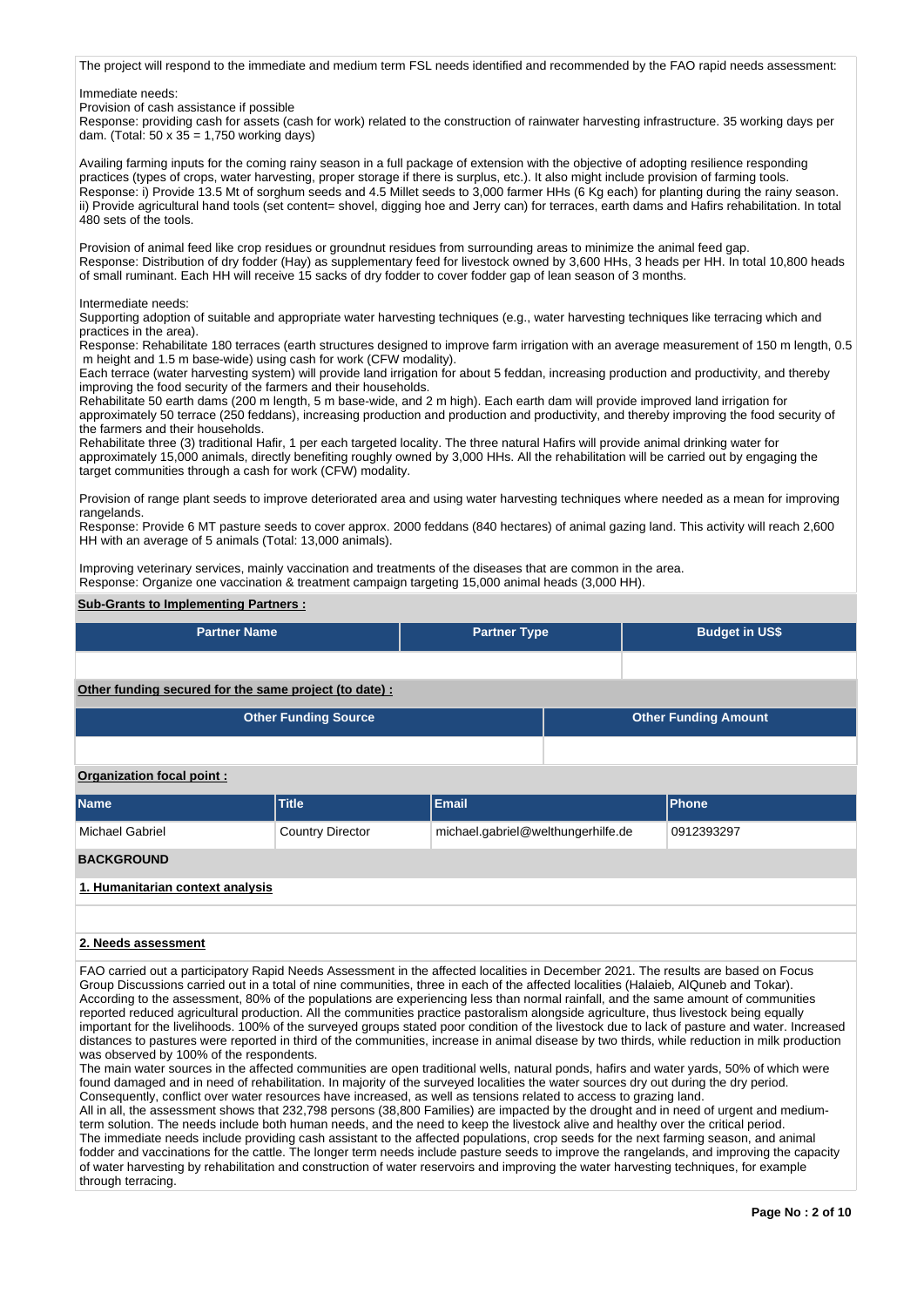## **4. Grant Request Justification**

This intervention is part of coordination drought relief activities implemented in coordination with International Aid Services (IAS) and Save the Children International (SCI). The three organizations will respond in the three identified localities, each of them according to their respective expertise. WHH will be responsible for the FSL component, IAS for WASH, and SCI for Nutrition activities. The component implemented by WHH will address all the identified immediate livelihood needs:

-Provision of cash assistance

-Availing farming inputs for the coming rainy season

-Rehabilitation of water harvesting infrastructure for irrigation and cattle drinking water

-Provision of animal feed like crop residues or groundnut residues from surrounding areas to minimize the animal feed gap.

**5. Complementarity** 

# **LOGICAL FRAMEWORK**

### **Overall project objective**

**To provide immediate life-saving FSL services to drought affected rural populations and livestock in 3 localities of the Red Sea State, and contribute towards longer term sustainable food security through essential water infrastructure rehabilitation.**

# **FOOD SECURITY AND LIVELIHOODS**

| <b>Cluster objectives</b>                                                                                                                                                               | Strategic Response Plan (SRP) objectives                                                                                    | <b>Percentage of activities</b> |
|-----------------------------------------------------------------------------------------------------------------------------------------------------------------------------------------|-----------------------------------------------------------------------------------------------------------------------------|---------------------------------|
| Improve the food security status of assessed<br>food insecure people through life-saving and<br>life sustaining food assistance                                                         | SO1: Provide timely multi-sectoral life-saving<br>assistance to crisis affected people to reduce<br>mortality and morbidity | 70                              |
| Support self-reliance of affected households<br>by protecting and building productive assets<br>and restoring or creating income-generating<br>opportunities to save and sustain lives. | SO2: Improve vulnerable people's access to<br>livelihoods and life-sustaining basic services                                | 30                              |

**Contribution to Cluster/Sector Objectives :** the objective of the drought response is to provide life saving services for the drought affected communities in Tokar, Dordieb and Algunob & Awleeb of the Red Sea State. WHH is covering the liveihood activities, tailored for the needs of agro-pastoralist communities.

## **Outcome 1**

Life-saving livelihood assistance provided to drought affected population

## **Output 1.1**

**Description**

Drought affected agro-pastoralist households supported with necessary veterinary services and dry fodder

# **Assumptions & Risks**

WHH has access to the target area, supplies available, inflation remains manageable

#### **Indicators**

|                                |                                                                      |                                                                                                                                         | End cycle beneficiaries |              |  | End<br>cycle      |               |  |  |  |
|--------------------------------|----------------------------------------------------------------------|-----------------------------------------------------------------------------------------------------------------------------------------|-------------------------|--------------|--|-------------------|---------------|--|--|--|
| Code                           | <b>Cluster</b>                                                       | <b>Indicator</b>                                                                                                                        | <b>Men</b>              | <b>Women</b> |  | <b>Boys</b> Girls | <b>Target</b> |  |  |  |
| Indicator 1.1.1                | <b>FOOD SECURITY AND</b><br><b>LIVELIHOODS</b>                       | Number of animals treated/vaccinated                                                                                                    |                         |              |  |                   | 15,000        |  |  |  |
| <b>Means of Verification:</b>  |                                                                      |                                                                                                                                         |                         |              |  |                   |               |  |  |  |
| Indicator 1.1.2                | <b>FOOD SECURITY AND</b><br><b>LIVELIHOODS</b>                       | Number of animals fed                                                                                                                   |                         |              |  |                   | 10,800        |  |  |  |
| <b>Means of Verification:</b>  |                                                                      |                                                                                                                                         |                         |              |  |                   |               |  |  |  |
| <b>Activities</b>              |                                                                      |                                                                                                                                         |                         |              |  |                   |               |  |  |  |
| Activity 1.1.1                 |                                                                      |                                                                                                                                         |                         |              |  |                   |               |  |  |  |
|                                | <b>Standard Activity: Not Selected</b>                               |                                                                                                                                         |                         |              |  |                   |               |  |  |  |
| ruminant                       |                                                                      | Distribution of dry fodder (Hay) as supplementary feed for livestock owned by 3,600 HHs, 3 heads per HH. In total 10,800 heads of small |                         |              |  |                   |               |  |  |  |
| Activity 1.1.2                 |                                                                      |                                                                                                                                         |                         |              |  |                   |               |  |  |  |
|                                | <b>Standard Activity: Not Selected</b>                               |                                                                                                                                         |                         |              |  |                   |               |  |  |  |
|                                |                                                                      | Organize one vaccination & treatment campaign targeting 15,000 animal heads (3,000 HH).                                                 |                         |              |  |                   |               |  |  |  |
| Output 1.2                     |                                                                      |                                                                                                                                         |                         |              |  |                   |               |  |  |  |
| <b>Description</b>             |                                                                      |                                                                                                                                         |                         |              |  |                   |               |  |  |  |
|                                | Agricultural activities supported by provision of essential supplies |                                                                                                                                         |                         |              |  |                   |               |  |  |  |
| <b>Assumptions &amp; Risks</b> |                                                                      |                                                                                                                                         |                         |              |  |                   |               |  |  |  |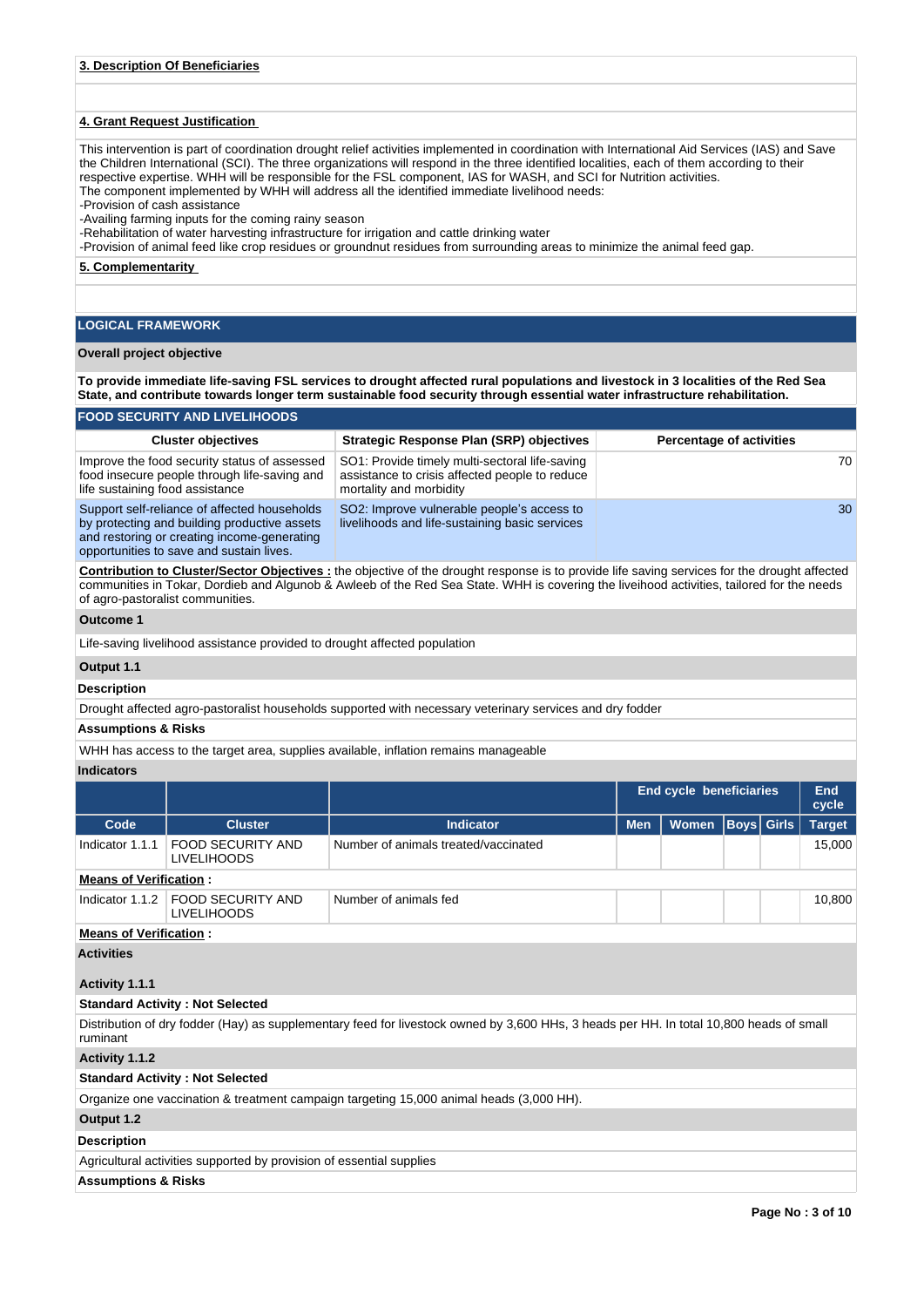WHH has access to the target area, supplies available, inflation remains manageable

| <b>Indicators</b>             |                                                          |                                                                                                                                                                                                                                                                                                                                                                                                                                                                      |                         |                                |                   |           |                     |
|-------------------------------|----------------------------------------------------------|----------------------------------------------------------------------------------------------------------------------------------------------------------------------------------------------------------------------------------------------------------------------------------------------------------------------------------------------------------------------------------------------------------------------------------------------------------------------|-------------------------|--------------------------------|-------------------|-----------|---------------------|
|                               |                                                          |                                                                                                                                                                                                                                                                                                                                                                                                                                                                      |                         | <b>End cycle beneficiaries</b> |                   |           | <b>End</b><br>cycle |
| Code                          | <b>Cluster</b>                                           | <b>Indicator</b>                                                                                                                                                                                                                                                                                                                                                                                                                                                     | <b>Men</b>              | <b>Women</b>                   | $ $ Boys $ $      | Girls     | <b>Target</b>       |
| Indicator 1.2.1               | <b>FOOD SECURITY AND</b><br><b>LIVELIHOODS</b>           | Number of beneficiaries reached with<br>conditional/unconditional livelihood assistance                                                                                                                                                                                                                                                                                                                                                                              | 4,650                   | 4,500                          | 3,00<br>0         | 2,85<br>0 | 15,000              |
| <b>Means of Verification:</b> |                                                          |                                                                                                                                                                                                                                                                                                                                                                                                                                                                      |                         |                                |                   |           |                     |
| Indicator 1.2.2               | <b>FOOD SECURITY AND</b><br><b>LIVELIHOODS</b>           | Number of people benefiting of improved range<br>lands                                                                                                                                                                                                                                                                                                                                                                                                               | 4,030                   | 3,900                          | 2,60<br>0         | 2,47<br>0 | 13,000              |
| <b>Means of Verification:</b> |                                                          |                                                                                                                                                                                                                                                                                                                                                                                                                                                                      |                         |                                |                   |           |                     |
| Activities                    |                                                          |                                                                                                                                                                                                                                                                                                                                                                                                                                                                      |                         |                                |                   |           |                     |
| Activity 1.2.1                |                                                          |                                                                                                                                                                                                                                                                                                                                                                                                                                                                      |                         |                                |                   |           |                     |
|                               | <b>Standard Activity: Not Selected</b>                   |                                                                                                                                                                                                                                                                                                                                                                                                                                                                      |                         |                                |                   |           |                     |
|                               |                                                          | Provide 13.5 Mt of sorghum seeds and 4.5 Millet seeds to 3,000 farmer HHs (6 Kg each)                                                                                                                                                                                                                                                                                                                                                                                |                         |                                |                   |           |                     |
| <b>Activity 1.2.2</b>         |                                                          |                                                                                                                                                                                                                                                                                                                                                                                                                                                                      |                         |                                |                   |           |                     |
|                               | <b>Standard Activity: Not Selected</b>                   |                                                                                                                                                                                                                                                                                                                                                                                                                                                                      |                         |                                |                   |           |                     |
|                               |                                                          | Provide 6 MT pasture seeds to cover approx. 2000 feddans (840 hectares) of animal gazing land.                                                                                                                                                                                                                                                                                                                                                                       |                         |                                |                   |           |                     |
| <b>Outcome 2</b>              |                                                          |                                                                                                                                                                                                                                                                                                                                                                                                                                                                      |                         |                                |                   |           |                     |
|                               |                                                          | Increased resilience through improved water harvesting infrastructure and pasture rehabilitation                                                                                                                                                                                                                                                                                                                                                                     |                         |                                |                   |           |                     |
| Output 2.1                    |                                                          |                                                                                                                                                                                                                                                                                                                                                                                                                                                                      |                         |                                |                   |           |                     |
| <b>Description</b>            |                                                          |                                                                                                                                                                                                                                                                                                                                                                                                                                                                      |                         |                                |                   |           |                     |
|                               | Rehabilitation of essential water infrastructure         |                                                                                                                                                                                                                                                                                                                                                                                                                                                                      |                         |                                |                   |           |                     |
| Assumptions & Risks           |                                                          |                                                                                                                                                                                                                                                                                                                                                                                                                                                                      |                         |                                |                   |           |                     |
|                               |                                                          | WHH has access to the target area, target population participate in activities                                                                                                                                                                                                                                                                                                                                                                                       |                         |                                |                   |           |                     |
| <b>Indicators</b>             |                                                          |                                                                                                                                                                                                                                                                                                                                                                                                                                                                      |                         |                                |                   |           |                     |
|                               |                                                          |                                                                                                                                                                                                                                                                                                                                                                                                                                                                      | End cycle beneficiaries |                                |                   |           | <b>End</b><br>cycle |
| Code                          | <b>Cluster</b>                                           | <b>Indicator</b>                                                                                                                                                                                                                                                                                                                                                                                                                                                     | <b>Men</b>              | Women                          | <b>Boys</b> Girls |           | <b>Target</b>       |
| Indicator 2.1.1               | <b>WATER, SANITATION</b><br>AND HYGIENE                  | Number of water yards rehabilitated                                                                                                                                                                                                                                                                                                                                                                                                                                  |                         |                                |                   |           | 233                 |
| <b>Means of Verification:</b> |                                                          |                                                                                                                                                                                                                                                                                                                                                                                                                                                                      |                         |                                |                   |           |                     |
| Indicator 2.1.2               | <b>FOOD SECURITY AND</b><br><b>LIVELIHOODS</b>           | Number of working days paid with conditional<br>cash                                                                                                                                                                                                                                                                                                                                                                                                                 |                         |                                |                   |           | 7,500               |
| <b>Means of Verification:</b> |                                                          |                                                                                                                                                                                                                                                                                                                                                                                                                                                                      |                         |                                |                   |           |                     |
| Indicator 2.1.3               | <b>FOOD SECURITY AND</b><br><b>LIVELIHOODS</b>           | Number of sets of hand tools distributed                                                                                                                                                                                                                                                                                                                                                                                                                             |                         |                                |                   |           | 480                 |
| <b>Means of Verification:</b> |                                                          |                                                                                                                                                                                                                                                                                                                                                                                                                                                                      |                         |                                |                   |           |                     |
| Activities                    |                                                          |                                                                                                                                                                                                                                                                                                                                                                                                                                                                      |                         |                                |                   |           |                     |
| Activity 2.1.1                |                                                          |                                                                                                                                                                                                                                                                                                                                                                                                                                                                      |                         |                                |                   |           |                     |
|                               | <b>Standard Activity: Not Selected</b>                   |                                                                                                                                                                                                                                                                                                                                                                                                                                                                      |                         |                                |                   |           |                     |
|                               | and 1.5 m base-wide) using cash for work (CFW modality). | Rehabilitate 180 terraces (earth structures designed to improve farm irrigation with an average measurement of 150 m length, 0.5 m height                                                                                                                                                                                                                                                                                                                            |                         |                                |                   |           |                     |
| Activity 2.1.2                |                                                          |                                                                                                                                                                                                                                                                                                                                                                                                                                                                      |                         |                                |                   |           |                     |
|                               | <b>Standard Activity: Not Selected</b>                   |                                                                                                                                                                                                                                                                                                                                                                                                                                                                      |                         |                                |                   |           |                     |
|                               | the farmers and their households                         | Rehabilitate 50 earth dams (200 m length, 5 m base-wide, and 2 m high). • Each earth dam will provide improved land irrigation for<br>approximately 50 terrace (250 feddans), increasing production and production and productivity, and thereby improving the food security of                                                                                                                                                                                      |                         |                                |                   |           |                     |
| Activity 2.1.3                |                                                          |                                                                                                                                                                                                                                                                                                                                                                                                                                                                      |                         |                                |                   |           |                     |
|                               | <b>Standard Activity: Not Selected</b>                   |                                                                                                                                                                                                                                                                                                                                                                                                                                                                      |                         |                                |                   |           |                     |
|                               |                                                          | Rehabilitate three (3) traditional Hafir, 1 per each targeted locality using cash for work modality                                                                                                                                                                                                                                                                                                                                                                  |                         |                                |                   |           |                     |
| Activity 2.1.4                |                                                          |                                                                                                                                                                                                                                                                                                                                                                                                                                                                      |                         |                                |                   |           |                     |
|                               | <b>Standard Activity: Not Selected</b>                   |                                                                                                                                                                                                                                                                                                                                                                                                                                                                      |                         |                                |                   |           |                     |
|                               |                                                          | Provide 480 sets of hand tools (shovel, digging hoe and Jerry can) for terraces, earth dams and Hafirs rehabilitation.                                                                                                                                                                                                                                                                                                                                               |                         |                                |                   |           |                     |
|                               |                                                          | Additional Targets: Water infrastructure rehabilitation is done using cash for work modality, the days are calculated as follows:<br>One Hafir rehabilitation estimated at 1200 working days. (Total: 3x 1200) = 3,600 working days<br>One earth dam rehabilitation estimated at 35 working days per dam. (Total: 50 x 35) = 1,750 working days<br>One terrace rehabilitation estimated at 10 working days per terrace (Total: $180 \times 10$ ) = 1800 working days |                         |                                |                   |           |                     |

The payment is set at 15 USD per working day.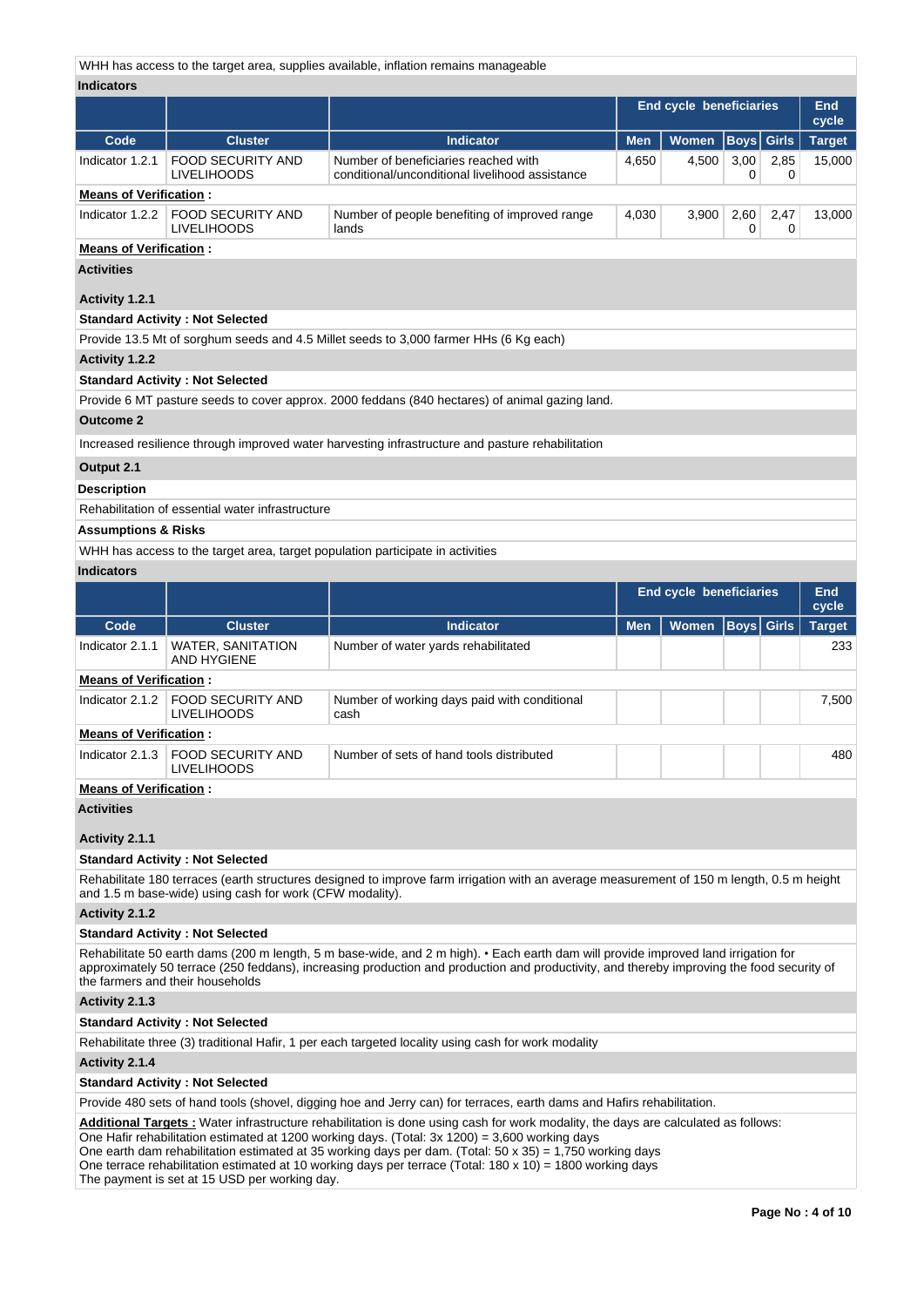#### **Monitoring & Reporting plan**

Routine monthly monitoring of activities will be carried out throughout the implementation period. WHH has an M&E officer in Port Sudan and a MEAL coordinator in Khartoum who will be responsible for organizing the data collection, processing he data, and analysis. For distribution events, post-distribution monitoring will be organized. Similarly, in connection with any training, pre- and post-training tests will be carried out to measure the learning outcomes.

Joint monitoring visits with OCHA/SHF will be organized once or twice, according to donor availability, during the project duration.

WHH has an online project planning and monitoring system in place, which will facilitate compiling and processing of indicator data, and respectively report writing. The system is linked with the financial management system to allow consolidation of the financial and programmatic data. Reporting will be done by the Head of Project, based on the M&E data, with support of Head of Programme.

Financial reports will be provided according to the funding rules when 75% of the grant is spent, and at the end of the project. Financial management is done by finance officer and accountant in Port Sudan, supported and consolidated by Head of Finance based in Khartoum. The Head of Finance also has the main responsibility for compiling the financial reports.

#### **Workplan**

| <b>Activity description</b>                                                                                                                                                                                                                                                                                                            | Year |  |  | 5 | 6.                      |              | 8 | 9               |  |  |
|----------------------------------------------------------------------------------------------------------------------------------------------------------------------------------------------------------------------------------------------------------------------------------------------------------------------------------------|------|--|--|---|-------------------------|--------------|---|-----------------|--|--|
| Activity 1.1.1: Distribution of dry fodder (Hay) as supplementary feed for livestock<br>owned by 3,600 HHs, 3 heads per HH. In total 10,800 heads of small ruminant                                                                                                                                                                    | 2022 |  |  |   | $\times$                |              |   | $X$ $X$ $X$ $X$ |  |  |
| Activity 1.1.2: Organize one vaccination & treatment campaign targeting 15,000<br>animal heads (3,000 HH).                                                                                                                                                                                                                             | 2022 |  |  |   |                         |              | X | $\mathsf{X}$    |  |  |
| Activity 1.2.1: Provide 13.5 Mt of sorghum seeds and 4.5 Millet seeds to 3,000<br>farmer HHs (6 Kg each)                                                                                                                                                                                                                               | 2022 |  |  |   |                         | X            | X |                 |  |  |
| Activity 1.2.2: Provide 6 MT pasture seeds to cover approx. 2000 feddans (840)<br>hectares) of animal gazing land.                                                                                                                                                                                                                     | 2022 |  |  |   |                         |              |   |                 |  |  |
| Activity 2.1.1: Rehabilitate 180 terraces (earth structures designed to improve farm<br>irrigation with an average measurement of 150 m length, 0.5 m height and 1.5 m<br>base-wide) using cash for work (CFW modality).                                                                                                               | 2022 |  |  | x | X                       | ΙX           |   |                 |  |  |
| Activity 2.1.2: Rehabilitate 50 earth dams (200 m length, 5 m base-wide, and 2 m<br>high). • Each earth dam will provide improved land irrigation for approximately 50<br>terrace (250 feddans), increasing production and production and productivity, and<br>thereby improving the food security of the farmers and their households | 2022 |  |  | X | $\overline{\mathsf{x}}$ | $\mathsf{x}$ |   |                 |  |  |
| Activity 2.1.3: Rehabilitate three (3) traditional Hafir, 1 per each targeted locality<br>using cash for work modality                                                                                                                                                                                                                 | 2022 |  |  |   | X                       | X.           | X |                 |  |  |
| Activity 2.1.4: Provide 480 sets of hand tools (shovel, digging hoe and Jerry can)<br>for terraces, earth dams and Hafirs rehabilitation.                                                                                                                                                                                              | 2022 |  |  | Χ |                         |              |   |                 |  |  |

# **OTHER INFO**

# **Accountability to Affected Populations**

The project design is informed by community women & men and local Government authorities key informants' consultation, FAO conducted a drought effect and needs assessments. & the long term operational & work relationship with target communities. The implementation process is committed to ensure participation of all at all project phases & incorporating beneficiary women, men, and people with special needs views and interests.

The project will organize inclusive community orientation sessions prior to each activity where the project team introduce the nature and purpose of the intervention, and clearly describe the selection criteria for the beneficiaries. Participation of all community groups should be ensured (women, elderlies, and people with disabilities, and minorities in the area). The project team will also communicate the complaint system and beneficiaries' feedback mechanism; introducing a focal person with hot line, and all other available communication channels. Community members & committees will be oriented & encouraged to target indiscriminately the neediest & applications of DO NO harm principles while maintaining high levels of participation & consultation.

To strengthen accountability process & leaving no one behind, Welthungerhilfe staff will build on sharing their accumulated experience & knowledge gained through the long term working relation with Red Sea State communities & utilize it to ensure community management structures are representative of all community sections including gender, age, vulnerable & groups with special needs & that voices of all is heard.

Welthungerhilfe will ensure transparent flow of project related info & that community members have access to timely & clear information about the expected project outcome, outputs and activities. M&E & consultation meetings with communities including visits by OCHA team will also be facilitated to allow community raise any concerns or complaints.

To accommodate formal complaints, WHH has a system in place to collect, report and handle complaints. Special care is given to sensitive complaints. The complaints mechanism system is supposed to be fully functional in all project location during 2022.

# **Implementation Plan**

**Coordination with other Organizations in project area**

**Name of the organization Areas/activities of collaboration and rationale**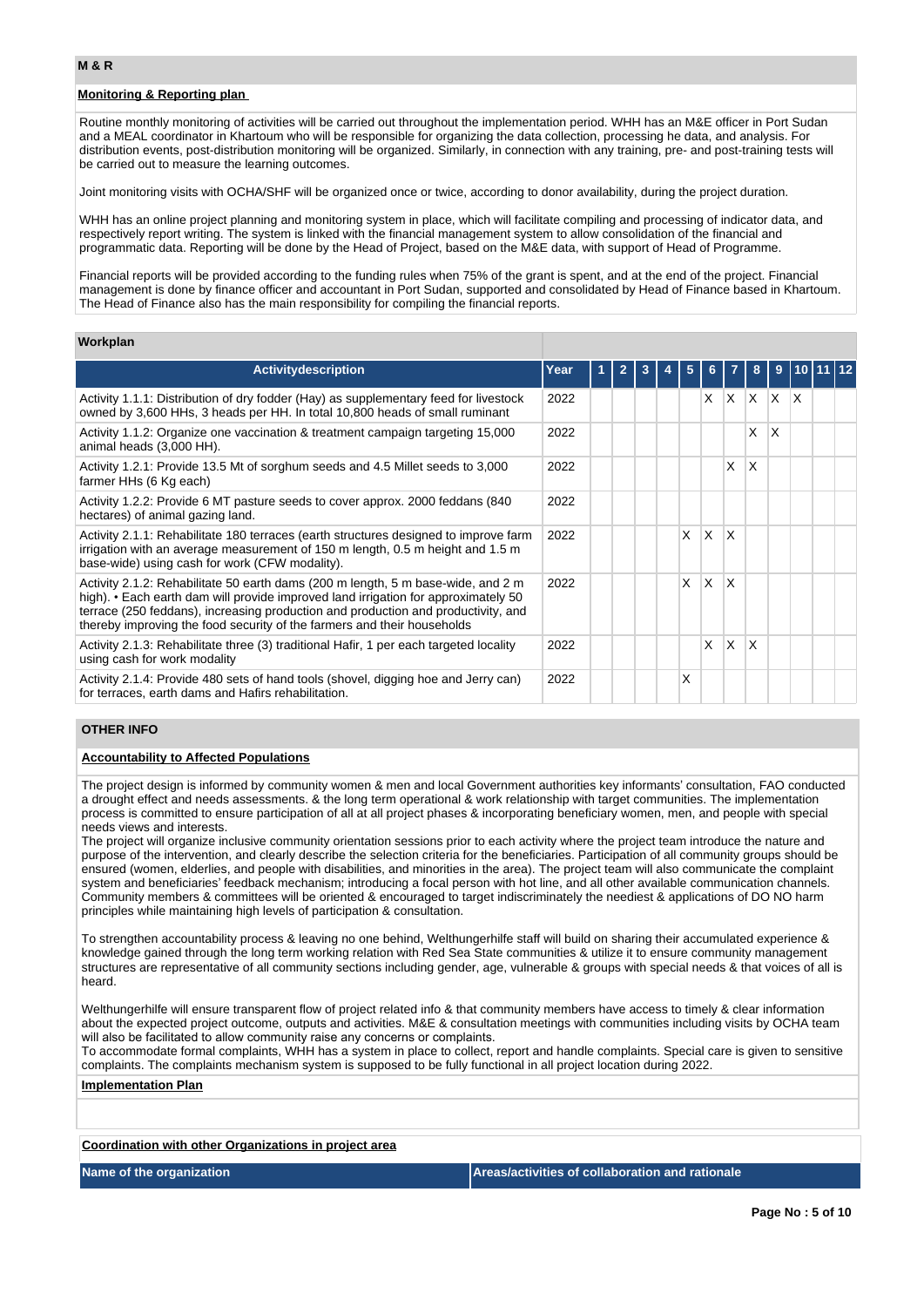### **Gender Marker Of The Project**

4- Likely to contribute to gender equality, including across age groups

#### **Justify Chosen Gender Marker Code**

### **Protection Mainstreaming**

Women in RSS are affected by both poverty, negative cultural practices, traditions & norms that makes them more vulnerable to malnutrition, GBV and health implications. They culturally receive less amounts and qualities of food, less access to agricultural lands as well as higher economic pressure especially during disasters.

Women participation in all decision structures will be ensured by allocating quotas for women in community project management structures where restrictive community culture and tradition prevail. This will also be targeted for mitigation by mobilizing the communities through gender aware community leaders to allow women participation in committees, meetings & capacity building programs.

Communities' resilience and stability, together with reduction in food insecurities and improvement in nutritional status will avail better environment for rural women and significantly reduce their exposure to the different types of hazards including physical risk and negative coping mechanisms.

The WHH complaints mechanism is adequate also for handling sensitive complaints like complaints related to SGBV. All sensitive complaints are handled with greatest confidentiality.

# **Country Specific Information**

## **Safety and Security**

#### **Access**

RSS have stable security status. Tokar, Dordieb and Algunob & Awleeb, are all accessible.

Welthungerhilfe have a long term operational presence in RSS which facilitates deep knowledge of the context and building development and emergency related work relationship with local communities' structures as well as with localities and state level related ministries and departments.

In case an emergency situation arises, Welthungerhilfe will liaise with community structures and UN agencies at state level to coordinate response while ensuring continued monitoring and communication with community based organizations.

# **BUDGET**

| Code | <b>Budget Line Description</b>                                                                                                                                                                                                                                                                                                                       |   | $D / S$ Quantity | <b>Unit</b><br>cost | <b>Duration</b><br><b>Recurran</b> | $\%$<br>charged | <b>Total Cost</b> |
|------|------------------------------------------------------------------------------------------------------------------------------------------------------------------------------------------------------------------------------------------------------------------------------------------------------------------------------------------------------|---|------------------|---------------------|------------------------------------|-----------------|-------------------|
|      |                                                                                                                                                                                                                                                                                                                                                      |   |                  |                     | ce                                 | to CHF          |                   |
|      | 1. Staff and Other Personnel Costs                                                                                                                                                                                                                                                                                                                   |   |                  |                     |                                    |                 |                   |
| 1.1  | <b>Head of Project</b>                                                                                                                                                                                                                                                                                                                               | D | 1                | 4,500<br>.00.       | 6                                  | 25.00           | 6,750.00          |
|      | This position will oversee all project Activities, participate in planning and coordination, manage WHH project staff and ensure<br>timely narrative and financial reporting to the donor. 25% of the salary (inclusive of benefits) is charged to this project for a period<br>of 6 months.                                                         |   |                  |                     |                                    |                 |                   |
| 1.2  | Senior field officer/ project coordinator                                                                                                                                                                                                                                                                                                            | D | 1                | 1,900<br>.00.       | 6                                  | 50.00           | 5,700.00          |
|      | WHH will hire 1 Senior field officer to support the Head of Project and coordinate project activities, communicate with related<br>authorities, technically support the project team in setting up, organizing and supervising project activities. 50% of the salary<br>(inclusive of benefits) is charged to this project for a period of 6 months. |   |                  |                     |                                    |                 |                   |
| 1.3  | M&E Officer                                                                                                                                                                                                                                                                                                                                          | S | 1                | 1,600<br>.00        | 6                                  | 25.00           | 2.400.00          |
|      | WHH has 1 M&E Officer for the montitoring of projects activities implementation at fields beside provision of regular reports to the<br>HoP. 25% of the salary (inclusive of benefits) is charged to this project for a period of 6 months.                                                                                                          |   |                  |                     |                                    |                 |                   |
| 1.4  | M&E Advisor                                                                                                                                                                                                                                                                                                                                          | S | 1.               | 7.000<br>.00.       | 6                                  | 10.00           | 4,200.00          |
|      | WHH M&E advisor will work wit hthe field based M&E officer and provide quality assurance of the M&E work. 10% of the salary<br>(inclusive of benefits) is charged to this project for a period of 6 months.                                                                                                                                          |   |                  |                     |                                    |                 |                   |
| 1.5  | <b>Drivers</b>                                                                                                                                                                                                                                                                                                                                       | S | 2 <sup>1</sup>   | 650.0               | 6                                  | 100.00          | 7,800.00          |
|      | WHH will hire 2 Drivers dedicated 100% to the project, to support mobility of project staff and implementation of the activities                                                                                                                                                                                                                     |   |                  |                     |                                    |                 |                   |
| 1.6  | Guards                                                                                                                                                                                                                                                                                                                                               | S | $\overline{2}$   | 550.0<br>0          | 6                                  | 100.00          | 6,600.00          |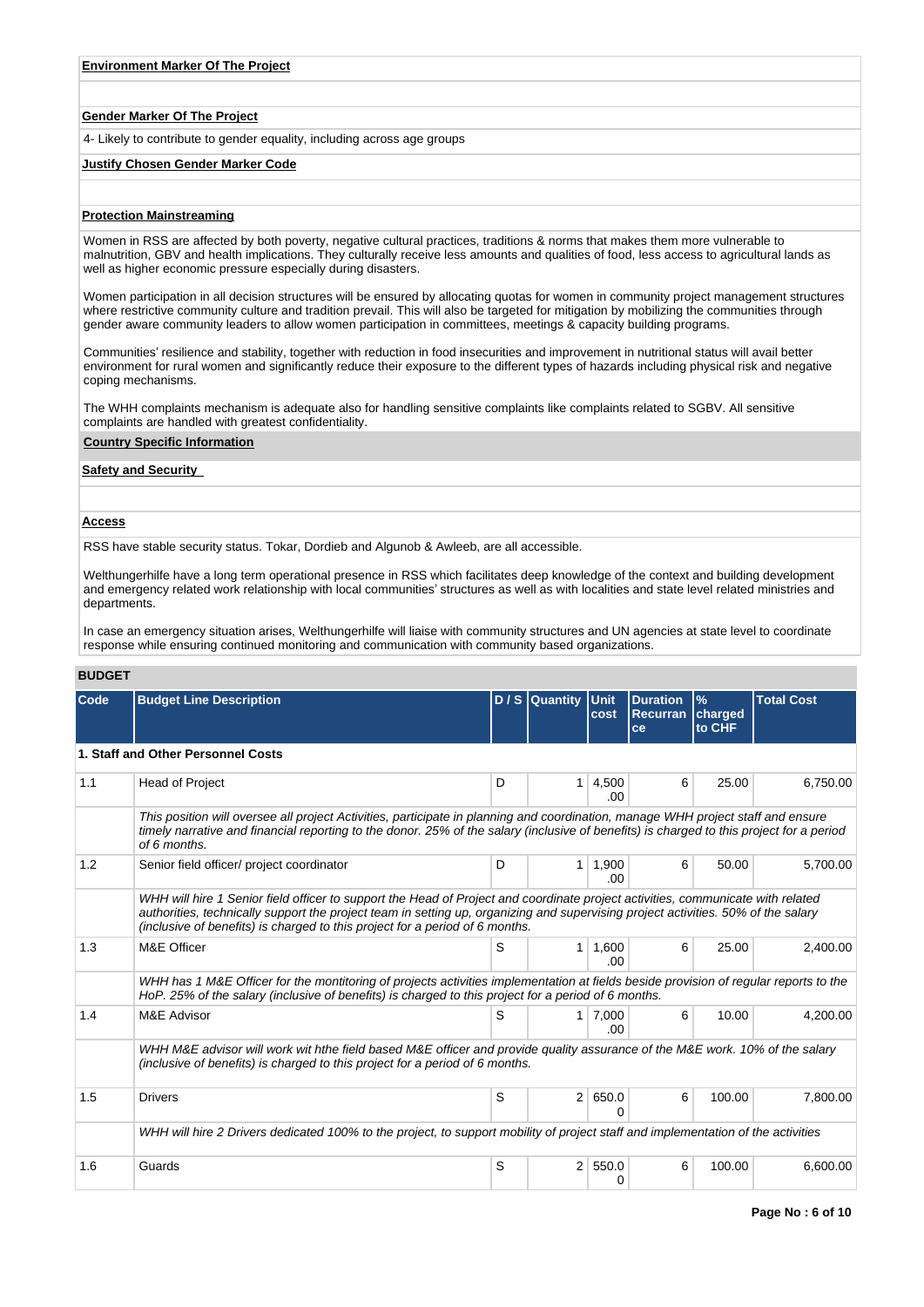|      | WHH will hire 2 Guards dedicated 100% to the project for guarding the main WHH office in port Sudan (4 guards in total at office)                                                                                                                                                                                                                                   |   |       |                       |   |        |            |
|------|---------------------------------------------------------------------------------------------------------------------------------------------------------------------------------------------------------------------------------------------------------------------------------------------------------------------------------------------------------------------|---|-------|-----------------------|---|--------|------------|
| 1.7  | Logistics Officer                                                                                                                                                                                                                                                                                                                                                   | S |       | $1 \mid 1,600$<br>.00 | 6 | 50.00  | 4,800.00   |
|      | WHH will hire 1 Logistics Officer who will coordinate, plan and facilitate movement of project staff and materials to the field as<br>well as keep stock and undertake procurement processes for the project office. 50% of the salary (inclusive of benefits) is<br>charged to this project for a period of 6 months.                                              |   |       |                       |   |        |            |
| 1.8  | HR & Admin officer                                                                                                                                                                                                                                                                                                                                                  | S |       | $1 \mid 1,500$<br>.00 | 6 | 50.00  | 4,500.00   |
|      | WHH will hire 1 HR officer who will manage the recruitment of project staff and management of HR related matters. 50% of the<br>salary (inclusive of benefits) is charged to this project for a period of 6 months.                                                                                                                                                 |   |       |                       |   |        |            |
| 1.9  | Accountant                                                                                                                                                                                                                                                                                                                                                          | S |       | $1 \mid 1,800$<br>.00 | 6 | 25.00  | 2,700.00   |
|      | WHH will hire 1 Accountant she/he will insure timely financial performance of project according to SHF regulation and to compile<br>financial reports in regular basis. 25% of the salary (inclusive of benefits) is charged to this project for a period of 6 months.                                                                                              |   |       |                       |   |        |            |
| 1.10 | Cashier                                                                                                                                                                                                                                                                                                                                                             | S |       | $1 \mid 1,400$<br>.00 | 6 | 25.00  | 2,100.00   |
|      | WHH will hire 1 Accountant she/he will insure timely financial payment and compile financial reports to the account in daily basis.<br>25% of the salary (inclusive of benefits) is charged to this project for a period of 6 months.                                                                                                                               |   |       |                       |   |        |            |
| 1.11 | <b>Office Attendant</b>                                                                                                                                                                                                                                                                                                                                             | S |       | 2   500.0<br>U.       | 6 | 25.00  | 1,500.00   |
|      | WHH will hire 1 office attendant will insure office cleaning in daily basis. 25% of the salary (inclusive of benefits) is charged to this<br>project for a period of 6 months.                                                                                                                                                                                      |   |       |                       |   |        |            |
| 1.12 | <b>Country Director</b>                                                                                                                                                                                                                                                                                                                                             | S |       | $1 \mid 7,500$<br>.00 | 6 | 10.00  | 4,500.00   |
|      | WHH country director will oversee project implementation and finances. 10% of the salary (inclusive of benefits) is charged to this<br>project for a period of 6 months.                                                                                                                                                                                            |   |       |                       |   |        |            |
| 1.13 | Country Head of Finance                                                                                                                                                                                                                                                                                                                                             | S |       | $1 \mid 7,000$<br>.00 | 6 | 10.00  | 4,200.00   |
|      | WHH Sudan Head of Finance will oversee quality finance management and oversees the country finance team. 10% of the salary<br>(inclusive of benefits) is charged to this project for a period of 6 months.                                                                                                                                                          |   |       |                       |   |        |            |
|      | <b>Section Total</b>                                                                                                                                                                                                                                                                                                                                                |   |       |                       |   |        | 57,750.00  |
|      | 2. Supplies, Commodities, Materials                                                                                                                                                                                                                                                                                                                                 |   |       |                       |   |        |            |
| 2.1  | Dry fooder distribution as animal feed                                                                                                                                                                                                                                                                                                                              | D | 54000 | 4.00                  |   | 100.00 | 216,000.00 |
|      | WHH will supply (Hay) dry fodder and distribute for animals owned by 3,600 HHs. The dry fodder will service 3 animals per<br>targeted HH for 3 months in 3 targeted localities, in total 10,800 heads of small ruminants, 15 sacks 20Kg for each HH, in total<br>54,000 sacks<br>For the budget breakdown, please refer to Annex_1BoQ2.1                            |   |       |                       |   |        |            |
| 2.2  | Vaccination & treatment campaign                                                                                                                                                                                                                                                                                                                                    | D | 10800 | 2.60                  | 1 | 100.00 | 28,080.00  |
|      | WHH will organize one vaccination & treatment campaign targeting 10,800 animals heads owned by 3,600 HH. 3 types of vaccine<br>each at cost of 0.45 per animal<br>For the budget breakdowns, please refer to Annex 1_BoQ 2.2                                                                                                                                        |   |       |                       |   |        |            |
| 2.3  | Procurement of 6 T of pasture seeds                                                                                                                                                                                                                                                                                                                                 | D |       | 6 2,650<br>.00        | 1 | 100.00 | 15,900.00  |
|      | WHH will procure 6 T pasture seeds to be distributed at 840 hectares (2,000 feddan) of animal gazing land.<br>For the budget breakdown, please refer to Annex 1_BoQ2.3                                                                                                                                                                                              |   |       |                       |   |        |            |
| 2.4  | WHH will procure 6 T pasture seeds to be distributed at 840<br>hectares (2,000 feddan) of animal gazing land. The cost break<br>down as follows, purchase of 6mt x $1,900$ USD = $11,400$ USD,<br>transortation of 6mt $X$ 450 USD = 2,700 USD, man power cost<br>for seeds distribution= 10 persons $X$ 20 USD a day $X$ 9 days=<br>1,800 USD, in total 15,900 USD | D |       | $18$ 2,805<br>.00     | 1 | 100.00 | 50,490.00  |
|      | WHH will procure 13.5 t of sorghum seeds and 4.5 Millet seeds for 3,000 farmer HHs (6 Kg each) to 17 community in 3 targeted<br>localities.<br>For the budget breakdown, please refer to Annex 1_BoQ2.4                                                                                                                                                             |   |       |                       |   |        |            |
| 2.5  | Rehabilitation of 180 terraces for arable land irrigation, using<br>CFW modality.                                                                                                                                                                                                                                                                                   | D |       | 180 170.0<br>0        | 1 | 100.00 | 30,600.00  |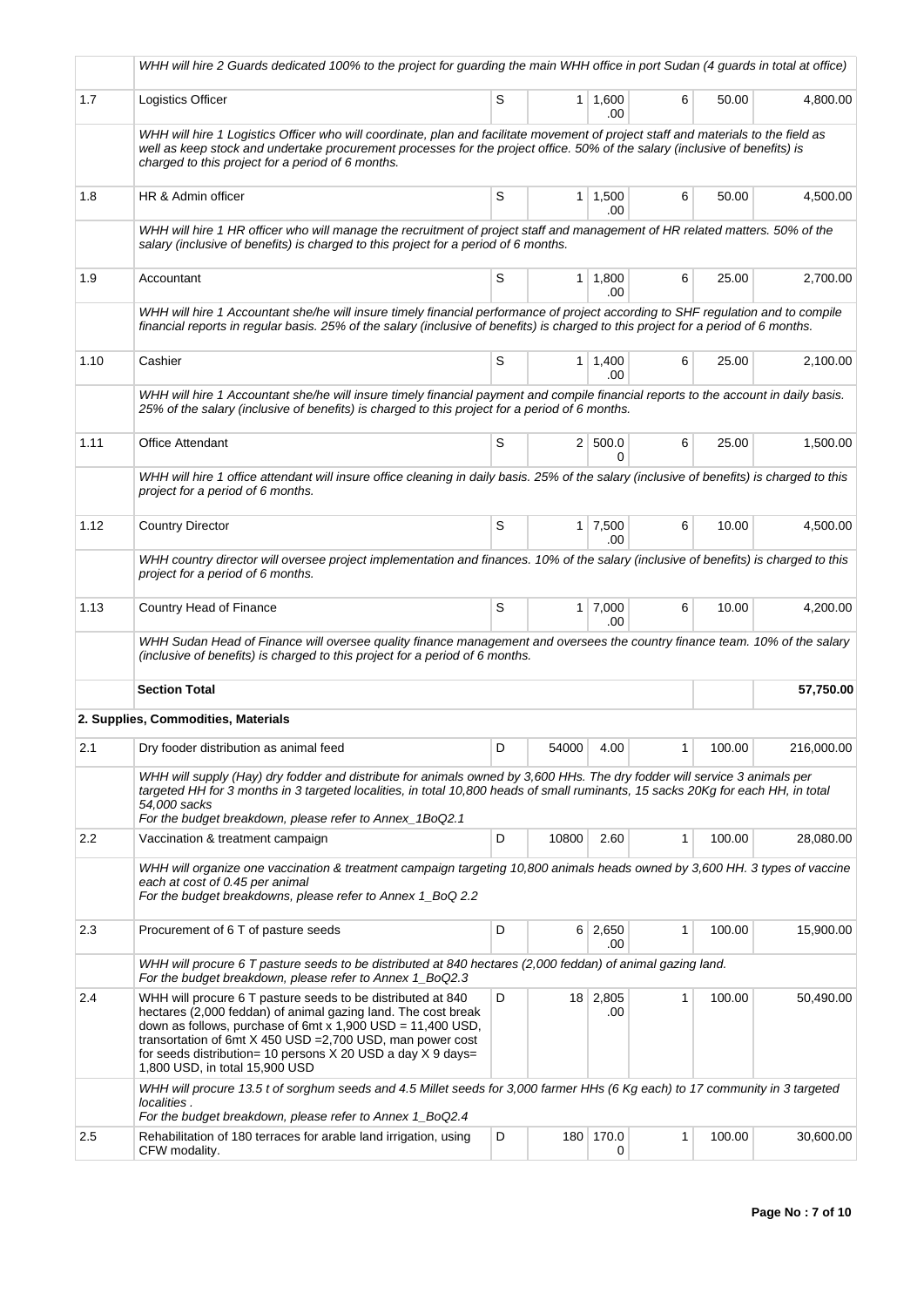|              | WHH provide rehabilitation of 180 terraces (small earth structures, e.g. 150 m length, 0.5 m height and 1.5 m base-wide) under<br>Cash for Work (CFW modality). One terrace rehabilitation needs 10 working days, the total working days then 1,800 days.<br>For the budget breakdown, please refer to Annex 1_BoQ2.5                                       |    |                |                        |              |        |            |
|--------------|-------------------------------------------------------------------------------------------------------------------------------------------------------------------------------------------------------------------------------------------------------------------------------------------------------------------------------------------------------------|----|----------------|------------------------|--------------|--------|------------|
| 2.6          | Rehabilitation of 60 earth dams for arable land irrigation using<br>CFW modality.                                                                                                                                                                                                                                                                           | D  | 60             | 595.0<br>0             | 1            | 100.00 | 35,700.00  |
|              | WHH provide Rehabilitation of 60 earth dams (250 m length, 5 m base-wide, and 2 m high) using CFW modality. One dam<br>rehabilitation needs 35 working days, the total working days then 2,100 working days.<br>For the budget breakdown, please refer to Annex 1_BoQ2.6                                                                                    |    |                |                        |              |        |            |
| 2.7          | Rehabilitation of 3 natural hafirs Cash for Work (CFW)<br>modality.                                                                                                                                                                                                                                                                                         | D  |                | 3 20,40<br>0.00        | 1            | 100.00 | 61,200.00  |
|              | WHH provide rehabilitation of 3 traditional Haffirs, One Haffir rehabilitation needs 1,200 working days, the total working days then<br>3 X 1200 = 3600 working days.<br>For the budget breakdown, please refer to Annex 1_BoQ2.7                                                                                                                           |    |                |                        |              |        |            |
| 2.8          | Distribution of agricultural hand tools for hafir rehabilitation                                                                                                                                                                                                                                                                                            | D  |                | 480 28.00              | $\mathbf{1}$ | 100.00 | 13,440.00  |
|              | WHH will procure 480 sets (shovel, digging hoe and watering can) of hand tools for digging to be used for rehabilitation of the<br>terraces, earth dams and Hafirs.<br>For the budget brake down, please refer to Annex 1_BoQ2.8                                                                                                                            |    |                |                        |              |        |            |
| 2.9          | Training in agricultural practices                                                                                                                                                                                                                                                                                                                          | D  |                | $4 \mid 2,490$<br>.00  | 3            | 100.00 | 29,880.00  |
|              | Training on Good agricultural practices incl. Post harvest handling, seed selection and agro-forestry<br>WHH will conduct 6 training sessions per locality with 4 groups per locality a 35 people.<br>8 trainers will be needed, 2 trainers for each group, conducting 4 groups simultaneously.<br>For the budget breakdown, please refer to Annex 1_BoQ2.9 |    |                |                        |              |        |            |
| 2.10         | Visibility                                                                                                                                                                                                                                                                                                                                                  | D  |                | $1 \mid 2,210$<br>.00. | 1            | 100.00 | 2,210.00   |
|              | WHH will procure visibility materials: signboards and banners (fixed in the 17 supported communities to carry various messaging<br>in local languages and English)<br>For the budget breakdown, please refer to Annex 1_BoQ2.10                                                                                                                             |    |                |                        |              |        |            |
| 2.11         | Field Officers (Seconded staff)                                                                                                                                                                                                                                                                                                                             | D  | 3 <sup>1</sup> | 300.0<br>0             | 6            | 100.00 | 5,400.00   |
|              | WHH will cover transportation or perdiem cost of 3 seconded Field Officers dedicated 100% to the project, across to support in<br>organizing, supervising, and monitoring project activities in the 3 targeted localities                                                                                                                                   |    |                |                        |              |        |            |
|              | <b>Section Total</b>                                                                                                                                                                                                                                                                                                                                        |    |                |                        |              |        | 488,900.00 |
| 3. Equipment |                                                                                                                                                                                                                                                                                                                                                             |    |                |                        |              |        |            |
| 3.1          | Laptop                                                                                                                                                                                                                                                                                                                                                      | D  |                | $2 \mid 1,400$<br>.00  | $\mathbf{1}$ | 100.00 | 2,800.00   |
|              | Procurement of 2 laptops for Staffs directly involved in the project. The Budget is 2800 USD.                                                                                                                                                                                                                                                               |    |                |                        |              |        |            |
|              | <b>Section Total</b>                                                                                                                                                                                                                                                                                                                                        |    |                |                        |              |        | 2,800.00   |
|              | <b>4. Contractual Services</b>                                                                                                                                                                                                                                                                                                                              |    |                |                        |              |        |            |
| NА           | NA.                                                                                                                                                                                                                                                                                                                                                         | NА | 0              | 0.00                   | 0            | 0      | 0.00       |
|              | ΝA                                                                                                                                                                                                                                                                                                                                                          |    |                |                        |              |        |            |
|              | <b>Section Total</b>                                                                                                                                                                                                                                                                                                                                        |    |                |                        |              |        | 0.00       |
| 5. Travel    |                                                                                                                                                                                                                                                                                                                                                             |    |                |                        |              |        |            |
| 5.1          | Staff travel flights (UNHAS, BADR, )                                                                                                                                                                                                                                                                                                                        | D  |                | 2 400.0<br>0           | 3            | 100.00 | 2,400.00   |
|              | This amount will cover the cost of 3 round trips (RSS-Khartoum) by WHH project staff for coordination meetings or other official<br>travel.                                                                                                                                                                                                                 |    |                |                        |              |        |            |
| 5.2          | DSA and Accommodation                                                                                                                                                                                                                                                                                                                                       | D  | 1              | 840.0<br>0             | 6            | 100.00 | 5,040.00   |
|              | This cost will cover WHH staff DSA for the field trip. The unit cost is 12 USD per day per staff, average of 7 staff per month. Each<br>staffs wil spent 10 days in the field per months . Total: 12\$ x 10 days x 7 staff x 6 months = $5,040$ \$                                                                                                          |    |                |                        |              |        |            |
|              | <b>Section Total</b>                                                                                                                                                                                                                                                                                                                                        |    |                |                        |              |        | 7,440.00   |
|              | 6. Transfers and Grants to Counterparts                                                                                                                                                                                                                                                                                                                     |    |                |                        |              |        |            |
| NA           | ΝA                                                                                                                                                                                                                                                                                                                                                          | NA | 0              | 0.00                   | 0            | 0      | 0.00       |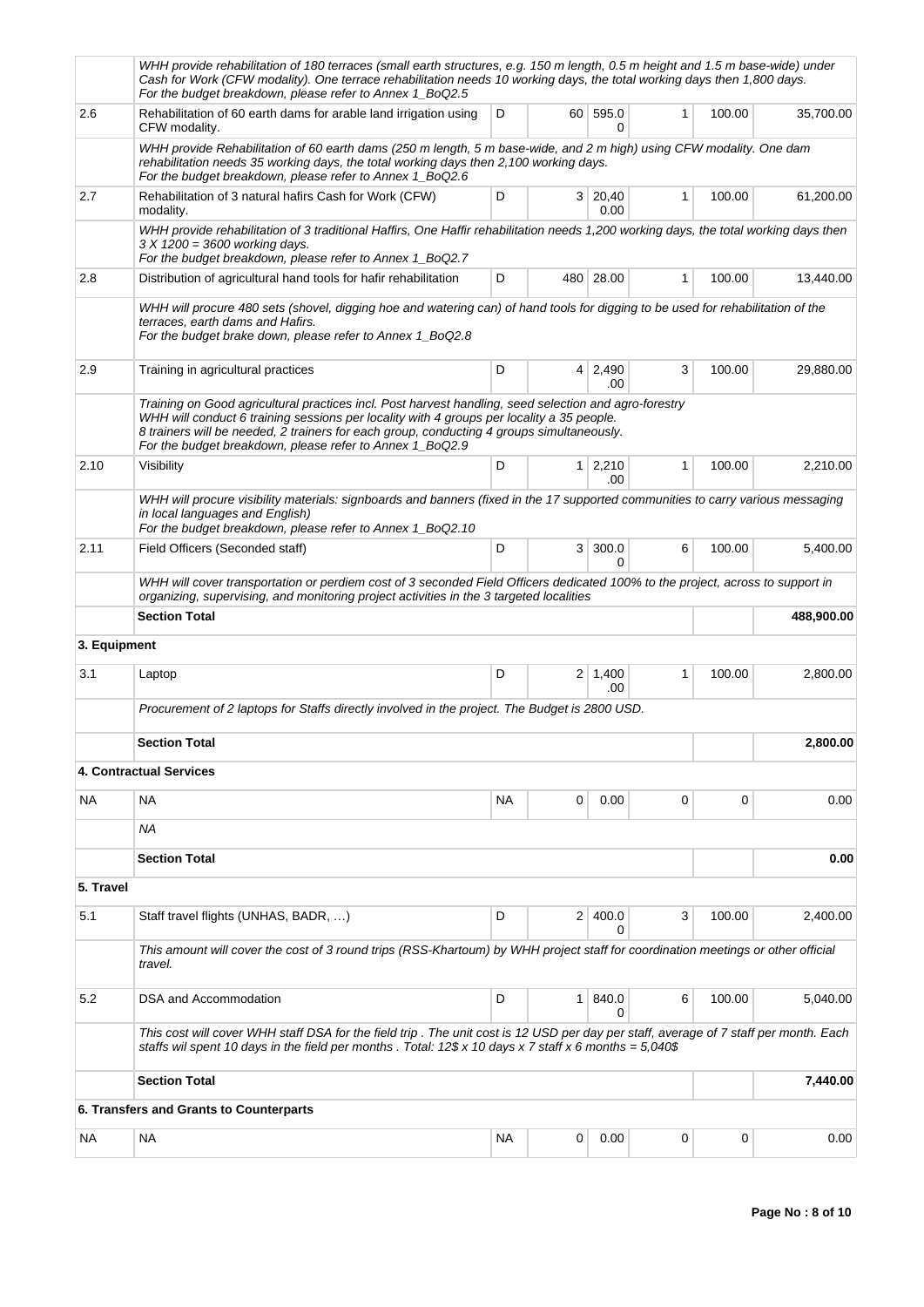|                         | <b>NA</b>                                                                                                                                                                                                                                                                 |             |                            |                        |   |       |            |
|-------------------------|---------------------------------------------------------------------------------------------------------------------------------------------------------------------------------------------------------------------------------------------------------------------------|-------------|----------------------------|------------------------|---|-------|------------|
|                         | <b>Section Total</b>                                                                                                                                                                                                                                                      |             |                            |                        |   |       | 0.00       |
|                         | 7. General Operating and Other Direct Costs                                                                                                                                                                                                                               |             |                            |                        |   |       |            |
| 7.1                     | Field Office Stationery & Consumable costs                                                                                                                                                                                                                                | S           | 1 <sup>1</sup>             | 1,000<br>.00           | 6 | 50.00 | 3,000.00   |
|                         | Stationery & Consumable: 1 uni $X$ \$ 1,000 X 6 months x 50% = \$3 000                                                                                                                                                                                                    |             |                            |                        |   |       |            |
| 7.2                     | <b>Field Office Utilities</b>                                                                                                                                                                                                                                             | S           | 1 <sup>1</sup>             | 400.0<br>0             | 6 | 50.00 | 1,200.00   |
|                         | Utilities: 1 unit $X $ 400 X 50\% x 6 months = $1 200$                                                                                                                                                                                                                    |             |                            |                        |   |       |            |
| 7.3                     | Field Office Generator running cost                                                                                                                                                                                                                                       | S           | 1 <sup>1</sup>             | 150.0<br>0             | 6 | 50.00 | 450.00     |
|                         | Generator running and maintenance: 1 unit $X $ 300 X 6$ months $x 50\% = $450$                                                                                                                                                                                            |             |                            |                        |   |       |            |
| 7.4                     | <b>Field Office Rent costs</b>                                                                                                                                                                                                                                            | S           |                            | $1 \mid 2,200$<br>.00  | 6 | 50.00 | 6,600.00   |
|                         | Rent: 1 unit $X $ 2,200 X 6$ months $X 50\% = $6,600$                                                                                                                                                                                                                     |             |                            |                        |   |       |            |
| 7.5                     | <b>Field Office Maintenance Costs</b>                                                                                                                                                                                                                                     | S           | 1 <sup>1</sup>             | 200.0<br>0             | 6 | 50.00 | 600.00     |
|                         | Office maintenance: 1 unit $X$ \$200 $X$ 6 months $x$ 50% = \$600                                                                                                                                                                                                         |             |                            |                        |   |       |            |
| 7.6                     | Vehicle running costs (maintenance, spare parts)                                                                                                                                                                                                                          | S           |                            | $4 \mid 2,500$<br>.00  | 6 | 20.00 | 12,000.00  |
|                         | WHH has 4 vehicles in Red Sea State, 2 will be dedicated to the project mainly (50% of 4 cars), but all 4 can be used for peak<br>times.<br>Maintenance cost : 4 units X \$800 X 6 months X 20% = \$3,840 Spare parts cost: 4 units X \$1,700 X 6 months X 20% = \$ 8,160 |             |                            |                        |   |       |            |
| 7.7                     | Communication costs (airtime & internet for staff)                                                                                                                                                                                                                        | S           |                            | $1 \mid 2,300$<br>.00. | 6 | 50.00 | 6,900.00   |
|                         | Office Telephone & Staff Airtime cost: 1 unit X \$800 X 6 months X 50% = \$2 400, Internet cost: 1 unit X \$1,500 X 6months X 50%<br>$= $4,500$                                                                                                                           |             |                            |                        |   |       |            |
| 7.8                     | <b>Country Office Rent costs</b>                                                                                                                                                                                                                                          | S           | 1 <sup>1</sup>             | 3,700<br>.00           | 6 | 5.00  | 1,110.00   |
|                         | Rent: 1 unit $X $ 3,700 X 6$ months $X 5% = $1,110$                                                                                                                                                                                                                       |             |                            |                        |   |       |            |
| 7.9                     | <b>Country Office Utilities</b>                                                                                                                                                                                                                                           | S           | 1 <sup>1</sup>             | 750.0<br>0             | 6 | 5.00  | 225.00     |
|                         | Utilities: 1 unit $X$ \$ 750 $X$ 5% $x$ 6 months = \$225                                                                                                                                                                                                                  |             |                            |                        |   |       |            |
| 7.10                    | Country Office Internet & Telephone                                                                                                                                                                                                                                       | S           | 1 <sup>1</sup>             | 600.0<br>0             | 6 | 5.00  | 180.00     |
|                         | Office Telephone & Staff Airtime cost: 1 unit X \$600 X 6 months $X 5% = $180$                                                                                                                                                                                            |             |                            |                        |   |       |            |
| 7.11                    | <b>Bank Transfer Fees</b>                                                                                                                                                                                                                                                 | $\mathbf S$ |                            | 1   1,000<br>.00       | 6 | 5.00  | 300.00     |
|                         | Bank transfer fees: 1 unit $X $1000 X 6$ months $X 5% = $300$                                                                                                                                                                                                             |             |                            |                        |   |       |            |
|                         | <b>Section Total</b>                                                                                                                                                                                                                                                      |             |                            |                        |   |       | 32,565.00  |
| <b>SubTotal</b>         |                                                                                                                                                                                                                                                                           |             | 65,590.0<br>$\overline{0}$ |                        |   |       | 589,455.00 |
| Direct                  |                                                                                                                                                                                                                                                                           |             |                            |                        |   |       | 511,590.00 |
| Support                 |                                                                                                                                                                                                                                                                           |             |                            |                        |   |       | 77,865.00  |
| <b>PSC Cost</b>         |                                                                                                                                                                                                                                                                           |             |                            |                        |   |       |            |
| <b>PSC Cost Percent</b> |                                                                                                                                                                                                                                                                           |             |                            |                        |   |       | 7.00       |
| <b>PSC Amount</b>       |                                                                                                                                                                                                                                                                           |             |                            |                        |   |       | 41,261.85  |
| <b>Total Cost</b>       |                                                                                                                                                                                                                                                                           |             |                            |                        |   |       | 630,716.85 |